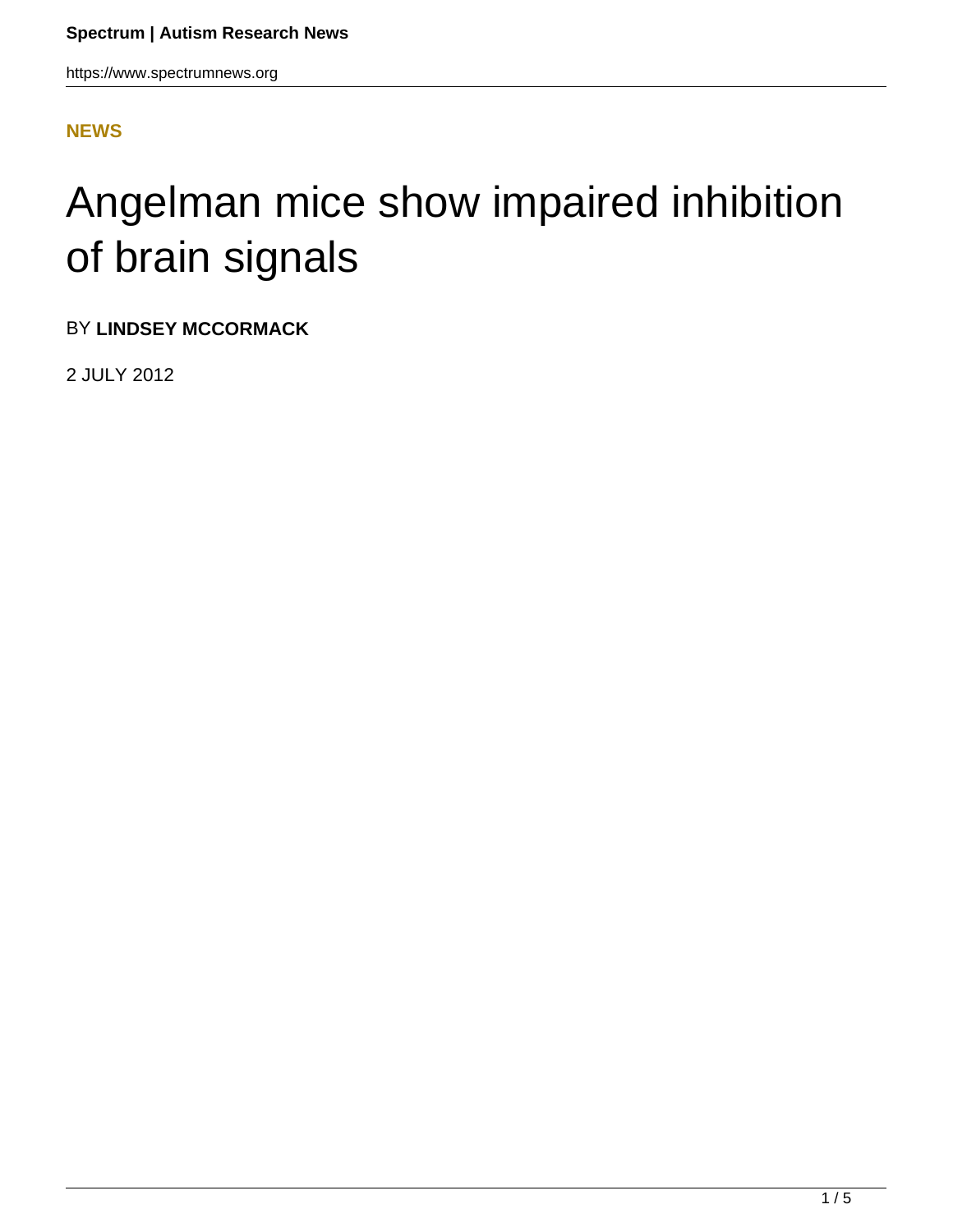https://www.spectrumnews.org



**Faulty links:** Connections from inhibitory neurons (blue) to excitatory neurons are defective in mice modeling Angelman syndrome.

Mice lacking a functional copy of **UBE3A**, the gene missing or mutated in people with the rare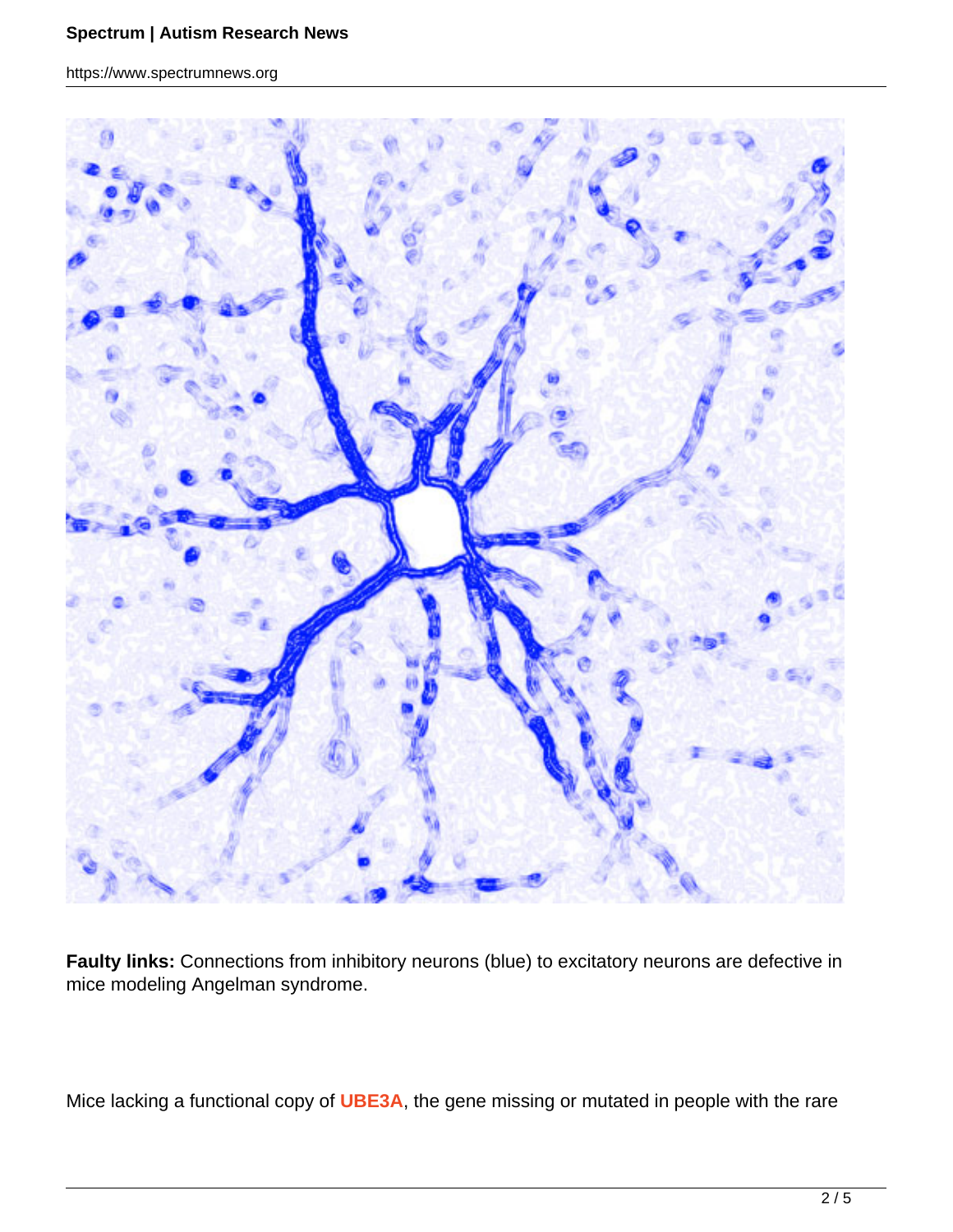https://www.spectrumnews.org

developmental disorder **Angelman syndrome**, show less inhibitory activity in the brain than controls do, according to research published 7 June in Neuron**<sup>1</sup>** .

Angelman syndrome is caused by a deletion in the maternal 15q11-q13 chromosomal region, which contains the UBE3A gene. The paternal version of the gene is silenced in neurons.

Many people with Angelman syndrome are also diagnosed with autism, and **duplications of that region** of the genome raise autism risk.

The new finding could help explain why 90 percent of people with Angelman syndrome are afflicted with seizures.

Studies have found that the lack of UBE3A **lowers excitatory signaling in the brain**. However, seizures are thought to result from an overabundance of excitatory signals. This apparent paradox prompted researchers to suspect that UBE3A's loss may result in an imbalance between excitatory and inhibitory signals.

"UBE3A is expressed in both excitatory and inhibitory cells, but it doesn't necessarily have the same effect on them," says **Ben Philpot**, associate professor of cell and molecular physiology at the University of North Carolina-Chapel Hill. "Our hypothesis was that if both excitatory and inhibitory cells are being reduced, you're going to have an overall effect of a hyperexcited system, which would lead to seizures."

## **Failed inhibition:**

UBE3A is known to be important for **forming synapses**, the connections between neurons, and for normal **remodeling of the brain** during development.

In the new study, researchers found that mice lacking maternal UBE3A have abundant inhibitory synapses. But these neurons fail to signal as effectively as controls do.

The researchers traced the defect to the cells' impaired ability to release and reabsorb synaptic vesicles, the carefully controlled chemical bundles that ferry messages between cells.

"The dysfunction is occurring at the level of vesicle cycling," says Philpot. "In the long term, this can cause the synapses to lose their functionality."

Philpot's team compared the brains of mice lacking maternal UBE3A with those of their littermates, which were otherwise genetically identical. They measured the electrical activity of neurons taken from both types of mice using a whole-cell voltage clamp.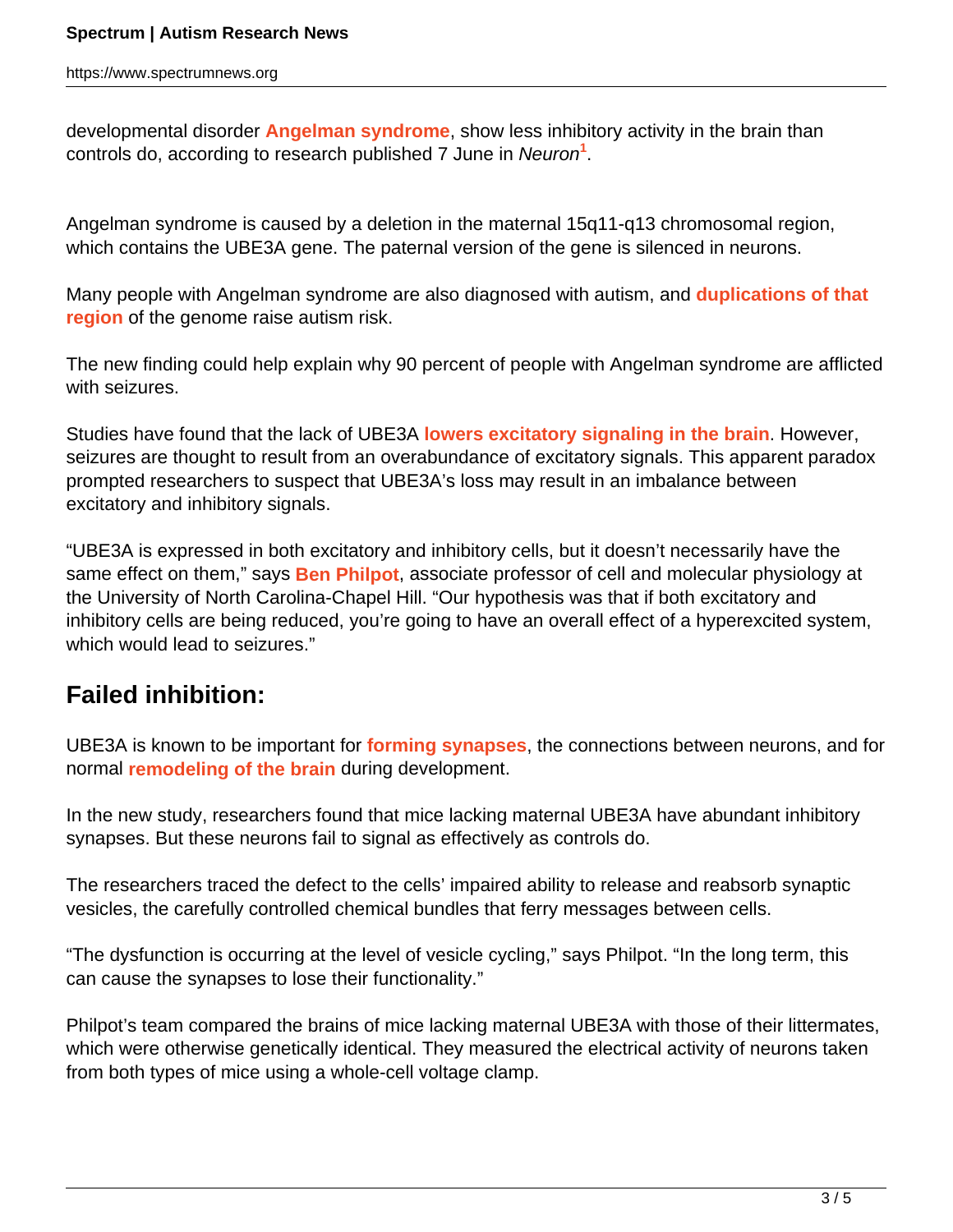The two sets of mice show no difference in the number or density of inhibitory interneurons, which specialize in dampening excitatory signals. However, interneuron signaling is 50 percent lower in mutant mice than in controls. Excitatory signaling is also impaired, but by 28 percent, so the overall balance of signaling still favors excitation.

Interestingly, the inhibitory defect is only noticeable in 80-day-old adult mice, but excitatory neurons show signs of defective functioning by 25 days of age.

Philpot says that it is unclear whether the decline in inhibitory activity results directly from the loss of UBE3A, or from the brain's attempt to compensate for the excitatory decline.

His team found an abundance of strong synapses in inhibitory interneurons, but a shortage of synaptic vesicles, the crucial storage containers for neurotransmitters.

Of those vesicles that remain, an unusually high number are coated in clathrin, a protein that facilitates the transfer of neurotransmitters from one neuron to another, the researchers found.

The overabundance of clathrin points to the disruption of a specific phase of synaptic activity: endocytosis, the process by which the neuron reabsorbs the vesicles it just fired at another cell.

The faulty vesicle absorption is particularly pronounced after neurons are subjected to highfrequency stimulation using the whole-cell voltage clamp. This may mean that the inhibitory neurons in a brain lacking UBE3A are slow to recover after being exposed to a bright light or loud sound — potentially a key factor in tipping the brain into seizure.

Balance between excitatory and inhibitory signaling is crucial for enabling the brain to process information and respond to the environment**<sup>2</sup>** . An imbalance between these two types of signals has been described in autism-linked disorders, including **fragile X syndrome** and Rett syndrome, as well as other neurological conditions, such as Down syndrome and schizophrenia**<sup>3</sup>** .

 "A lot of recent studies have focused on excitatory decline in Angelman syndrome," says **Seth Margolis**, assistant professor of biological chemistry at Johns Hopkins University in Baltimore, who was not involved in the work. "This study rounds out the whole picture of what's going on in the Angelman brain."

However, myriad questions remain about how the signaling imbalance plays out at the molecular level.

Understanding the cell-specific effects of Angelman syndrome will require researchers to map out how UBE3A regulates other proteins in the cell. A 2010 study found that **UBE3A regulates the degradation of a protein called ARC**, which impairs synaptic function in excitatory cells.